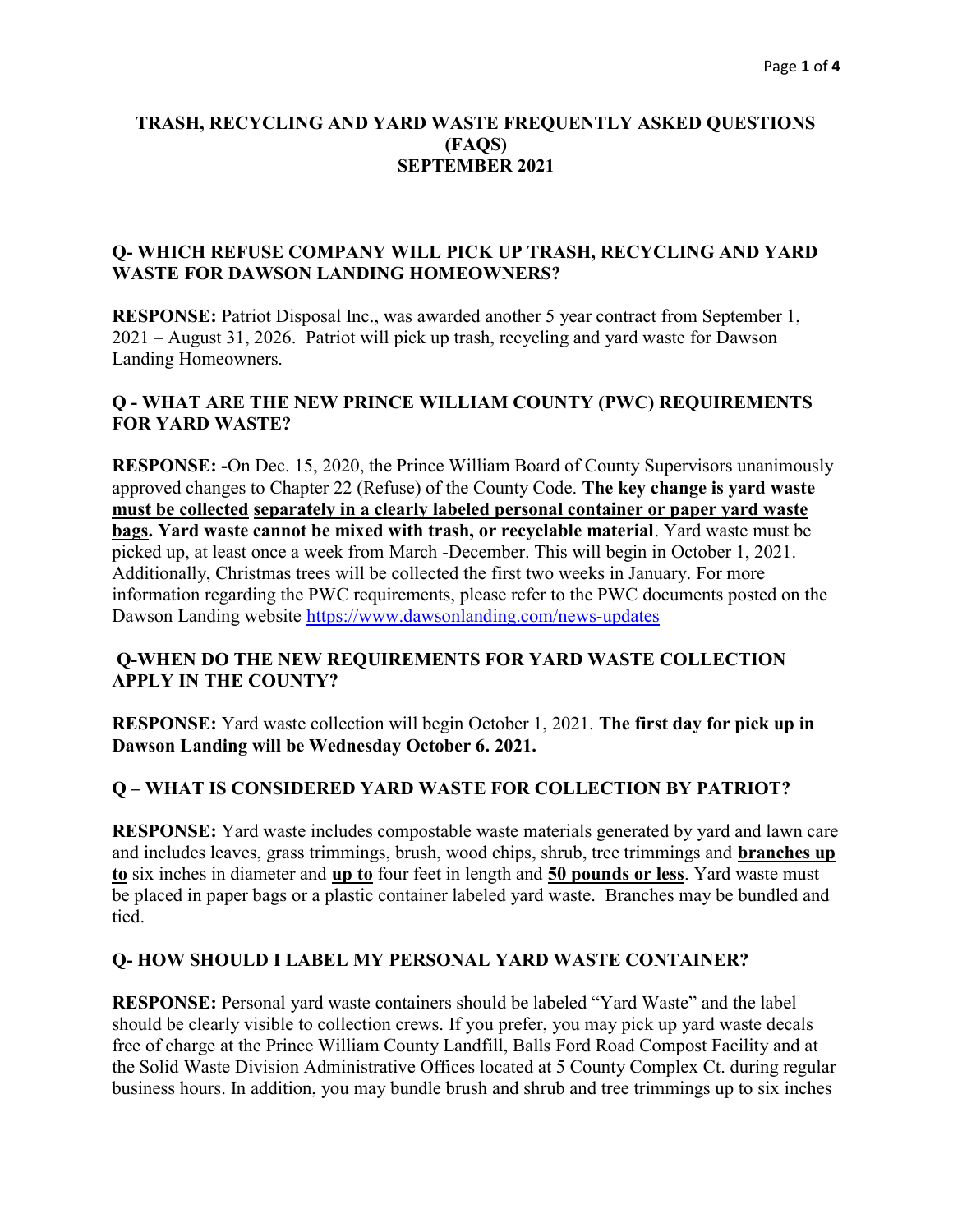in diameter and four feet in length so long as bundles do not exceed 50 pounds in weight. These bundles may be placed next to the yard waste container.

# Q- I DO NOT HAVE SPACE IN MY HOME FOR A PERSONAL YARD WASTE CONTAINER. WHAT CAN I USE?

RESPONSE: Yard waste may be placed in a paper yard waste bag. You may purchase the paper bags from local hardware stores, e.g., Lowes, Home Depot, etc. Plastic bags are prohibited. In addition, you may bundle brush and shrub and tree trimmings up to six inches in diameter and four feet in length so long as bundles do not exceed 50 pounds in weight. These bundles may be placed next to the yard waste bags. Also, a yard waste bag cannot weigh more than 50 pounds.

# Q – WHAT IS NOT CONSIDERED YARD WASTE?

RESPONSE: Yard waste does not include roots or stumps, rocks, dirt, soil, sod, trunks, or branches exceeding six inches in diameter and exceeding four feet in length and exceeding 50 pounds in weight.

### Q- DO I HAVE TO PARTICIPATE IN YARD WASTE COLLECTION?

RESPONSE: Yes, your yard waste must be collected separately from other waste (trash, recycling, etc.). You should set out yard waste as indicated above. However, residents do have the option to bring their separated yard waste in a personal container or paper bags to the Landfill or Balls Ford Road facility, free of charge. No plastic bags.

#### Q- WHAT, IF ANY, PENALTIES ARE THERE FOR FAILING TO SEPARATE YARD WASTE FROM NORMAL TRASH?

RESPONSE: Any resident who violates the material separation requirements will receive a notice of violation from Prince William County and shall have 14 days to correct the violation. In addition, any hauler (Patriot) that violates the requirements would be subject to notice of violation from Prince William County with 30 days to correct the issue. Haulers that do not comply with a written notice within 30 days are subject to a fine of not less than \$100.00, nor more than \$500.00 for each willful refusal or failure to comply. These fines can be passed on to Dawson Landing Homeowners as an increase to the HOA fees if it is found that the homeowners are not in compliance.

### Q- HOW WILL THE YARD WASTE PROGRAM BE ENFORCED?

RESPONSE: The County monitors complaints and will take progressive steps with residents and/or private collectors, as necessary, to enforce the County's yard waste requirements.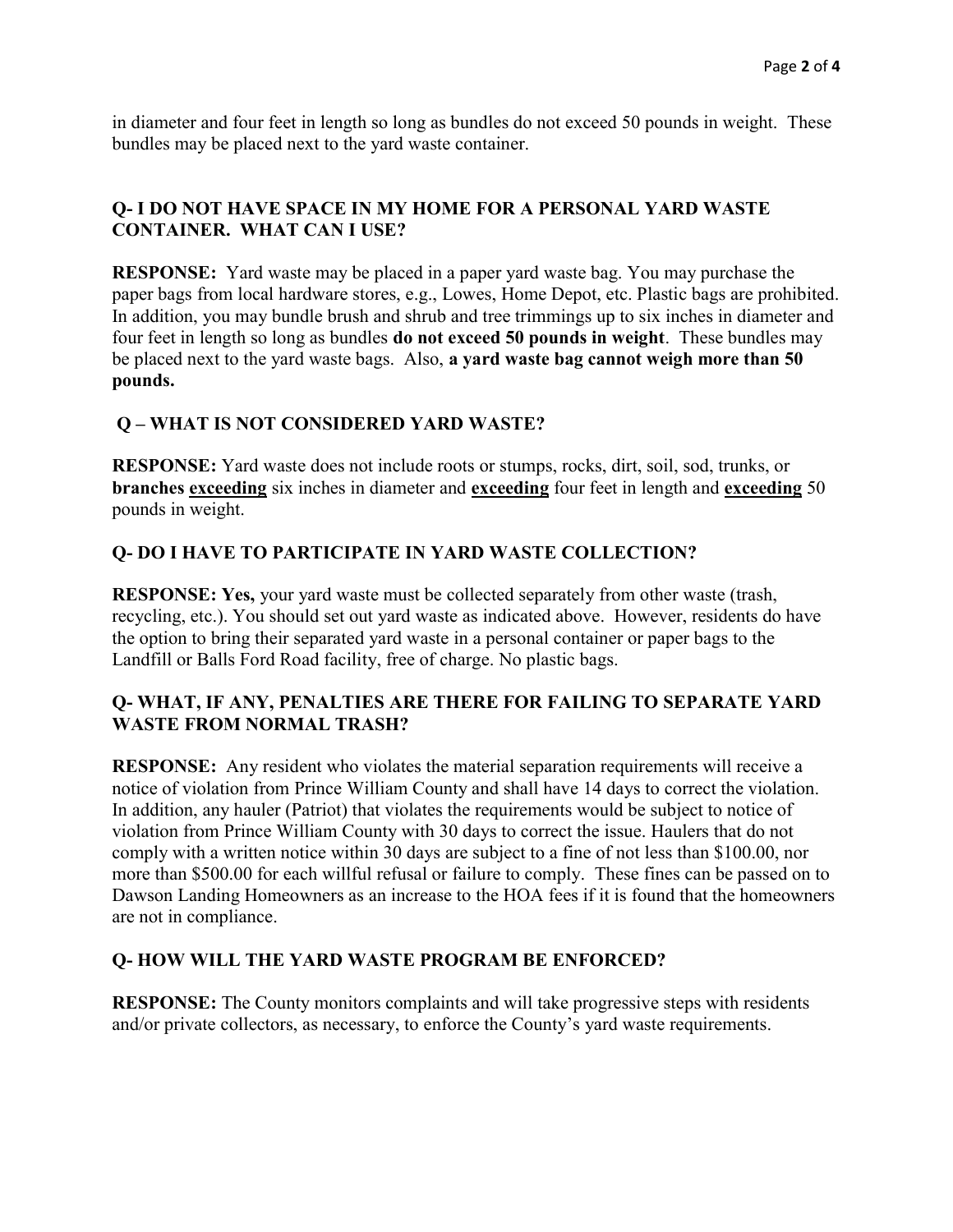### Q – WHICH DAYS WILL PATRIOT PICK UP TRASH, RECYCLING AND YARD WASTE?

### RESPONSE: Patriot will pick up trash on Tuesdays and Fridays; Recycling on Tuesdays; Yard Waste on Wednesdays.

# Q- WHAT TIME MUST I HAVE MY TRASH, RECYCLING AND YARD WASTE ON THE CURB FOR PICK UP?

RESPONSE: All items for collection must be out for pick up no later than 5:00 am on scheduled service days. Trash containers and yard waste may be placed out for pick-up at 5:00 pm or later the night before pickup and the containers must be retrieved from the curb on the day of service.

### Q- WHAT ITEMS ARE CONSIDERED BULK ITEMS THAT PATRIOT WILL BILL THE HOMEOWNER FOR COLLECTION BEFORE REMOVAL?

RESPONSE: Advanced notice for the collection of the following is required: rocks, concrete, dirt, soil, sod, roots, tree stumps, brick, landscaping timbers, construction debris, computers, tires, TVs and containers or bundles weighing more than 50 lbs. or longer than 4 feet, appliances, electronics, grills, lawn mowers, exercise equipment and other large items. These items will be collected for a reasonable fee, to be paid by the homeowner prior to removal. Items scheduled for pickup that are not out on the scheduled pickup day, will be re-scheduled for pickup at the request of the homeowner for an additional fee. To schedule collection contact Patriot at 703-257-7100.

# Q- WILL PATRIOT CONTINUE TO PICK UP SMALL ITEMS AT NO ADDITIONAL CHARGE TO HOMEOWNERS?

RESPONSE: Yes. Patriot will pick up mattresses and small furniture less than 40 pounds at no additional charge to the homeowner. Place the items out next to the trash container on the scheduled service day

# Q – WILL PATRIOT PICK UP TRASH IN PLASTICS BAGS IF IT CANNOT FIT IN THE TRASH CONTAINER?

RESPONSE: Yes. However, the trash cannot be items considered Bulk or Yard Waste. Bulk items must be arranged for pick-up in advance with Patriot. Yard waste must be placed in biodegradable paper bags or a container labeled yard waste. Brush may be bundled. In addition, any trash container that weighs more than 35 pounds will not be emptied.

# Q- IS THERE A MAXIMUM WEIGHT REQUREMENT FOR TRASH CONTAINERS?

RESPONSE: Yes. A trash container cannot weigh more than 35 pounds. If it weighs more, Patriot will not empty/collect the trash.